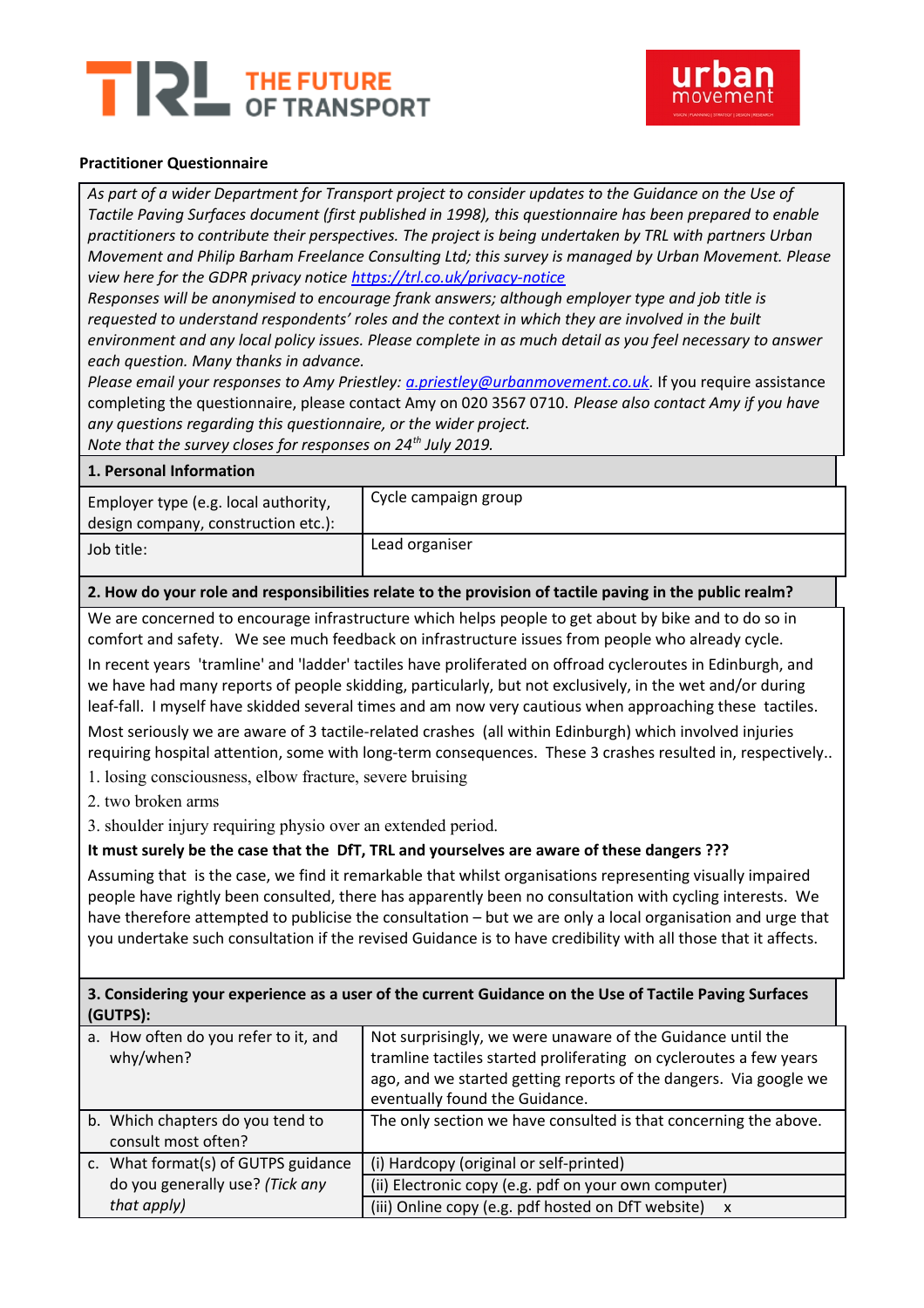



**4. GUTPS covers seven different types of tactile paving surface, listed below. Please comment on each in turn, concerning your familiarity with their purpose, your experience with their use, and any generic problems or other issues that you have encountered (or are aware of) with their deployment in the real world.**

|    | a. Blister surface                                                                                             | N/A                                                                                                                                                                                                                                                                                                                                        |
|----|----------------------------------------------------------------------------------------------------------------|--------------------------------------------------------------------------------------------------------------------------------------------------------------------------------------------------------------------------------------------------------------------------------------------------------------------------------------------|
|    | b. Corduroy hazard warning surface                                                                             | N/A                                                                                                                                                                                                                                                                                                                                        |
|    | c. Platform edge (off-street) warning                                                                          | N/A                                                                                                                                                                                                                                                                                                                                        |
|    | surface                                                                                                        |                                                                                                                                                                                                                                                                                                                                            |
|    | d. Platform edge (on-street) warning                                                                           | N/A                                                                                                                                                                                                                                                                                                                                        |
|    | surface                                                                                                        |                                                                                                                                                                                                                                                                                                                                            |
|    | e. Segregated shared cycle<br>track/footway surface ('ladder and<br>tramline') and central delineator<br>strip | We have had many reports of people skidding, particularly, but not<br>exclusively, in the wet and/or after leaf-fall. I myself have skidded<br>several times and am now very cautious when approaching these<br>tactiles. I use a Brompton small-wheeled folding bike but most<br>reports of skidding and crashes are with standard bikes. |
|    |                                                                                                                | Most seriously we are aware of 3 tactile-related crashes which<br>involved injuries requiring hospital attention, some with long-term<br>consequences. These 3 crashes resulted in, respectively<br>1. losing consciousness, elbow fracture, severe bruising                                                                               |
|    |                                                                                                                | 2. two broken arms                                                                                                                                                                                                                                                                                                                         |
|    |                                                                                                                |                                                                                                                                                                                                                                                                                                                                            |
|    |                                                                                                                | 3. shoulder injury requiring physio over an extended period.                                                                                                                                                                                                                                                                               |
|    |                                                                                                                | We have email addresses for 2 of these victims, who would be<br>happy to supply written confirmation and any further useful<br>information.                                                                                                                                                                                                |
| f. | Guidance path surface                                                                                          | N/A                                                                                                                                                                                                                                                                                                                                        |
|    | g. Information surface                                                                                         | N/A                                                                                                                                                                                                                                                                                                                                        |

**5. Discussions with practitioners to date have revealed the following specific issues to be of concern:** 

- **The importance of tonal contrast compared with colour contrast**
- **The justification for the depth of tactile paving that GUTPS specifies for certain layouts (e.g. minimum 800mm blister at crossings on corner radii; 1200mm for blister paving stems; and 2400mm for ladder/tramline)**
- **The use of blister paving for stems, bearing in mind both the stated core purpose of blister paving for edge definition and the availability of the guidance path surface as an obvious alternative.**

**If you have any detailed comments on these issues, or others, and if you have not already mentioned these in your response to Question 4, please provide them here.**

**6. The first Key Design Principle set out within GUTPS is that "Layouts of all pedestrian areas should be simple, logical and consistent". Do you have any suggestions – general or specific – as to how updated guidance might better enable the delivery of this principle in practice?**

**7. Does your local authority have any adopted polices, guidance or practice that covers the provision of tactile paving? If so, please provide details/links. To your knowledge, do or might these local policies/approaches lead to non-compliance with GUTPS in practice?**

Our local authority, City of Edinburgh Council, to their credit, is experimenting with two possible solutions to prevent or, more likely, reduce the dangers of bikes skidding.